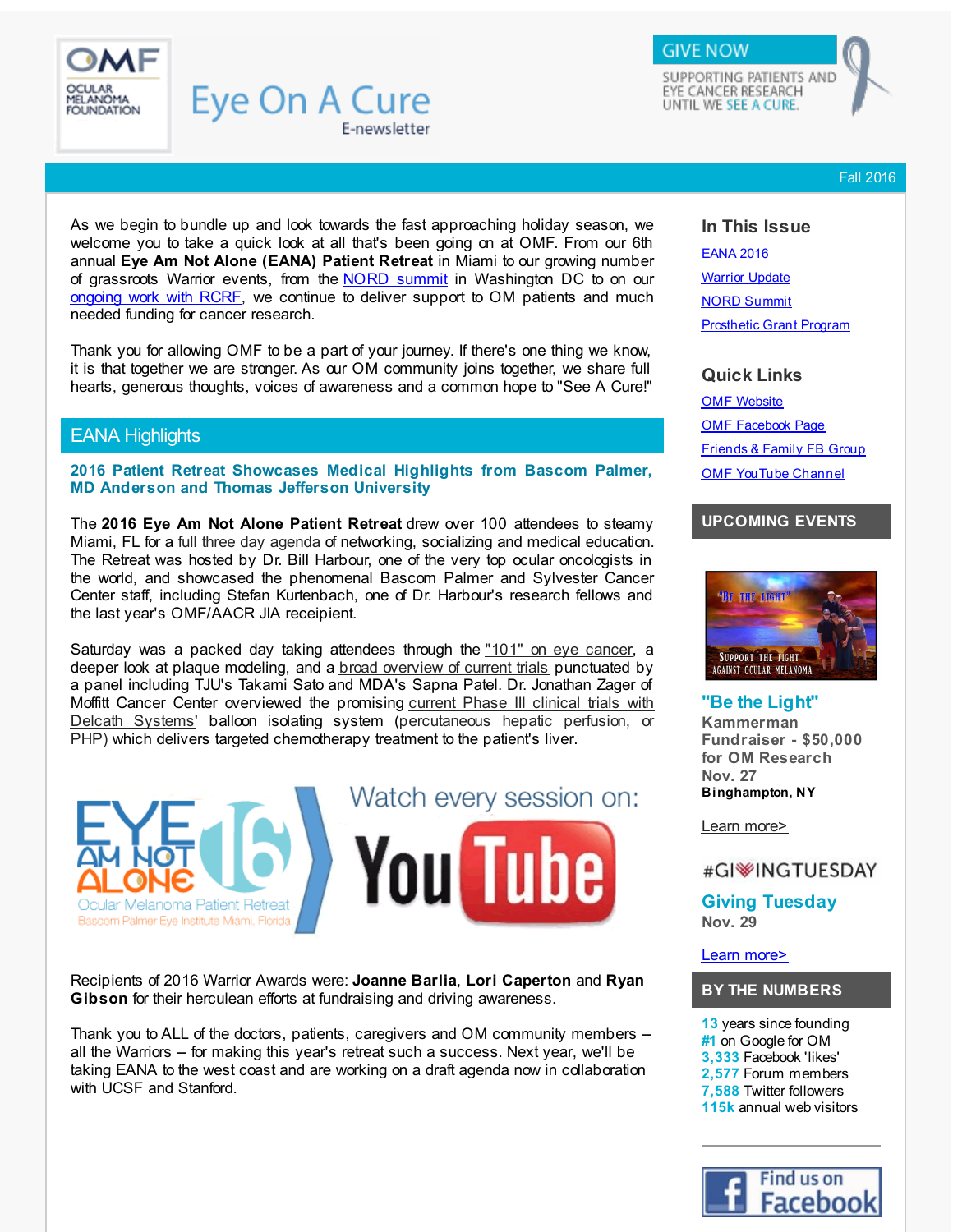

## Warrior Update

## **A Warrior Looking to Honor Her Mom**

**Jeanne Bernhard** of Gilbertville, PA wanted to do something to honor her mother who is a current OM Warrior and to bring awareness to this orphan disease.

Her event took on a dual platform as she organized a bake sale at her work and ran the Rock 'n Roll Half Marathon in Philadelphia. Jeanne explains, "Since the major sponsor of the half marathon is *American Association For Cancer Research*, I figured why not have a warrior out there running to help bring attention to this orphan disease?"



Jeanne's efforts raised \$1,500. Although the money was a fantastic accomplishment, Jeanne explained a bigger takeaway, "I can say we definitely brought awareness to ocular melanoma. There were people who had never heard of it. Interestingly, one of my colleagues has an aunt who moved to the United States from South Korea because she has OM. I couldn't believe it! In a company of about 250 people, two of us have family members affected by this orphan disease."

*Congratulations to Jeanne and her wonderful Warrior efforts!*



**Jeanne's co-workers spread awareness while**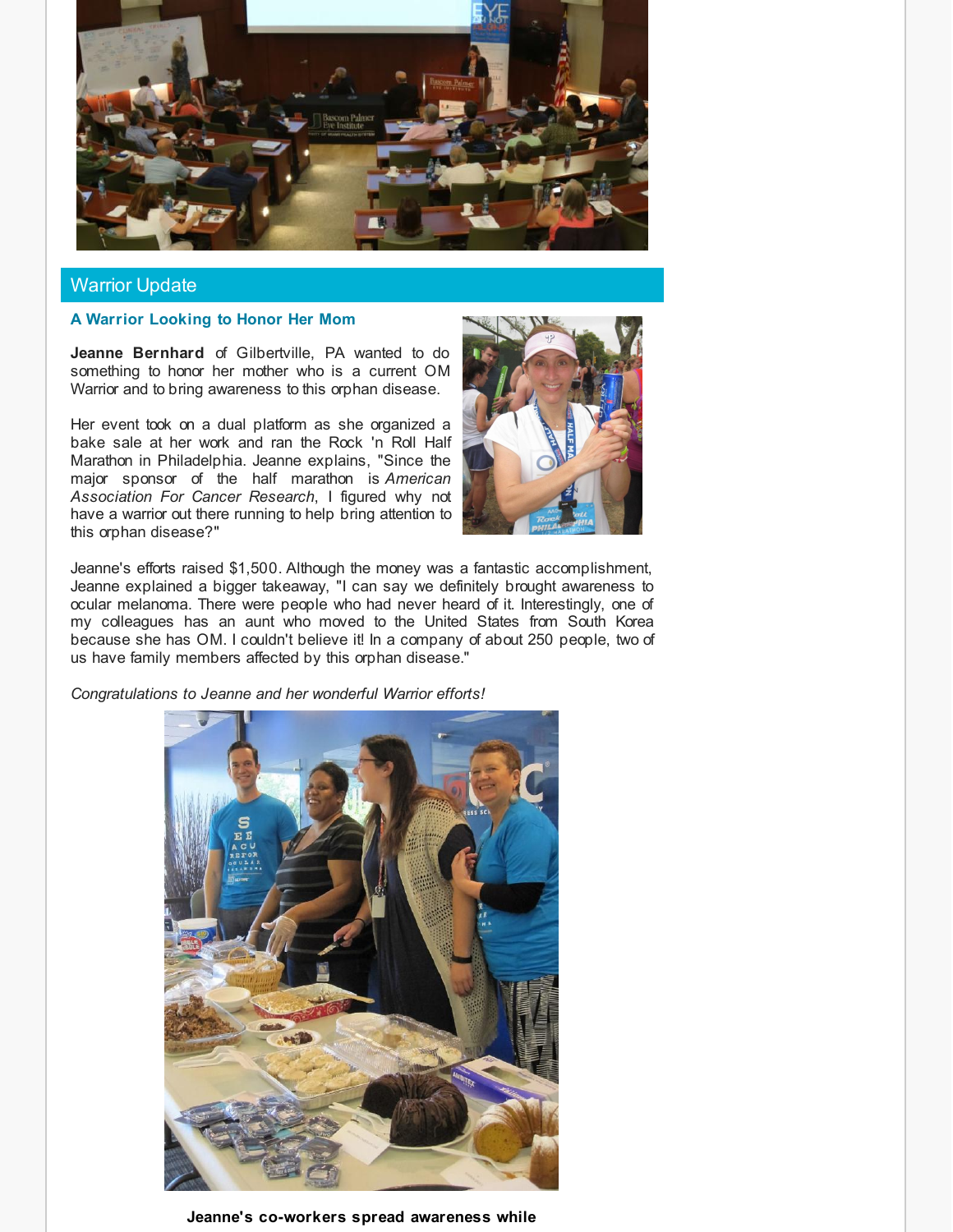#### **raising funds for Ocular Melanoma.**

#### **Interested in Putting On A Warrior Event?**

*The Warrior [Fundraising](http://r20.rs6.net/tn.jsp?f=0011_JF9-Se2ef27VxU-JBzlpASdQ_GPJBaWca0STzZ8L5ejfThK31rjaMk533jfGCOiUUlPSj1BOvG2j8E46fJkPmaH0NLUTpCLYXII7y9sG0eGH8pNQpb2J-V5rgcPpDLuK6n0MdURTObhCdOqPEeHJ9VfLg58CSFYOLIwGQVI5vMzDqQWaOwajPGuB1Yy6fbUUa3kIpCuQTecpl5yvDzsS81bAYXNlnxYUavnz5H-WhDB9tqI2F2cA6vDz1lNzTmwejFs_opEG53EB7W3tkWvqTMQTSLDimZTNKmE4sDNrJnDLlMBr29YJmFmOD0uZsKNGCs93vDy3TPnWGVYMcqiA==&c=&ch=) Program is OMF's platform to empower members of the OM community to contribute their own time, talent and treasure. We work with YOU to put on an event or do something amazing - whether it's hosting a BBQ at your home, running a 10k or hosting an awareness event at your child's school. We can supply you with helpful instructions and best practices, plenty of giveaways (brochures, SEE A CURE sunglasses, t-shirts, etc.), and even additional volunteers and funds to make it a success! We can also work alongside you to ensure your event raises awareness of OM and funds for OMF research initiatives.*

*To learn more or to get your event planning started today, drop Holly, OMF's Warrior Program Director, a note at* [holly@ocularmelanoma.org](http://r20.rs6.net/tn.jsp?f=0011_JF9-Se2ef27VxU-JBzlpASdQ_GPJBaWca0STzZ8L5ejfThK31rjVNINuuH09lSjevGuzX8EKTINNXu9gbgSupK6oIcT0dZlseGwcfWWVu32kpHJ37W8axmhCinqWlonMUygCJ4UfgLlOVrnNKmObYhC_v8qM5t6xh970-pz7eCarEl9A1eZ_H6AuXVHNSk1KZBahGKieNiPq4ReTDr103ULLj4AExneRNW7hYETLeXg0qVkRD-LO5Ty92RKeyNPK9-jyRG-BpMgEY4XV0095YGmm7hloTCj1hYdV-uMBsqv0M0TTgZ-ySYlOSx_GPquCBm-b3R1zPS5L2F3Pe4aza5uQPLHZSQ7Mb-_cKxvL7icPy474PIBPkT4eSZJNELIl6j_e-o-Sw=&c=&ch=).

## NORD Summit

<span id="page-2-0"></span>The **Nation Organization for Rare Disease (NORD)** held their annual summit in Washington, DC on October 17-18. Over 600 attendees came to rally support, awareness, and treatment for rare diseases and both ocular melanoma and OMF were well represented!

Two presentation highlights:

#### **Expanded Access Program**

Lucas Kempf, MD, of the FDA presented the updates to the Expanded Access program

which covers "the use outside of a clinical trial of an investigational medical product." Some encouraging updates are the streamline process including a single page document for the doctor/sponsor request and a 24 hour turn-around time for emergency requests. Non-emergency requests are answered within four days of the submission. And 99.5% of requests are given the "green-light."

Learn more about the FDA Expanded Access Program [here](http://www.fda.gov/NewsEvents/PublicHealthFocus/ExpandedAccessCompassionateUse/default.htm?utm_source=Fall+Newsletter+2016&utm_campaign=Fall2016Newsletter&utm_medium=email) >

#### **New Research on Gene Editing**

John Leonard, MD, of Intellia Theraputics, gave a fascinating presentation on gene editing. Different from gene therapy, gene editing rewrites or cuts/replaces genes. The research is in infancy stage with promising success. It has the potential to transform treatment by permanently editing disease-associated genes in the body with a single treatment course. Although still in research phase, the potential for cancer treatment is great. Leonard emphasized that the largest success of gene editing, so far, has been conducted in treating the mutations in the liver.

Learn more about research at Inteliia Theraputics [here](http://r20.rs6.net/tn.jsp?f=0011_JF9-Se2ef27VxU-JBzlpASdQ_GPJBaWca0STzZ8L5ejfThK31rjb4lnWuZWy9dzZVqCBLOfb5gpiYk10M_YlS4CKQJjh3QYeudeFUz9CiZni2avpwN_wO4oLs75M-6N1cE9UQUXO3JqjtdaqjABOzib4uXIlQD2HJsf0ZqGf1TpKZU9PBE5UCyIqfemN6jWUxTdG7dlbThgXMKztonAbfaHghQW_LgvkBpOSo8isoRXmGcT-kHJg62qFeev4YozFX-ICj_W3PhzvlufIj2oQFHlpvYpYbn67z_ICFpR8Wj2V4JmqTlpw==&c=&ch=) >

NORD has published the presentations and keynote addresses on their [website.](http://r20.rs6.net/tn.jsp?f=0011_JF9-Se2ef27VxU-JBzlpASdQ_GPJBaWca0STzZ8L5ejfThK31rjb4lnWuZWy9dWBhNQoD8vq3gmkjhWBcVKA9NAMcbD9aAgQ8H3azUiID96E88iPGtf6lKkcIAXh8Wsvm_9-ZHJcq4jxC421hVnjTg-FMpIlnJ-Snt2hKEUHO-GtU5zyi5ZJL1EanZgKtSe4CSOYkqrUQwNO3cxTqfoXEYOUrN2POd_hafjvDFX-5mYa-lZE8iaV5T5kTfhxGPMOArDZrm28xgQyz4ef0755zuxDHsEW4yYd0qJ8WueYeEnafecnfaug==&c=&ch=)



**Marshall Sumar, MD moderates the panel on "The Crucial Role of Data in Advancing Diagnosis and Clinical Drug Development" at NORD Summit**

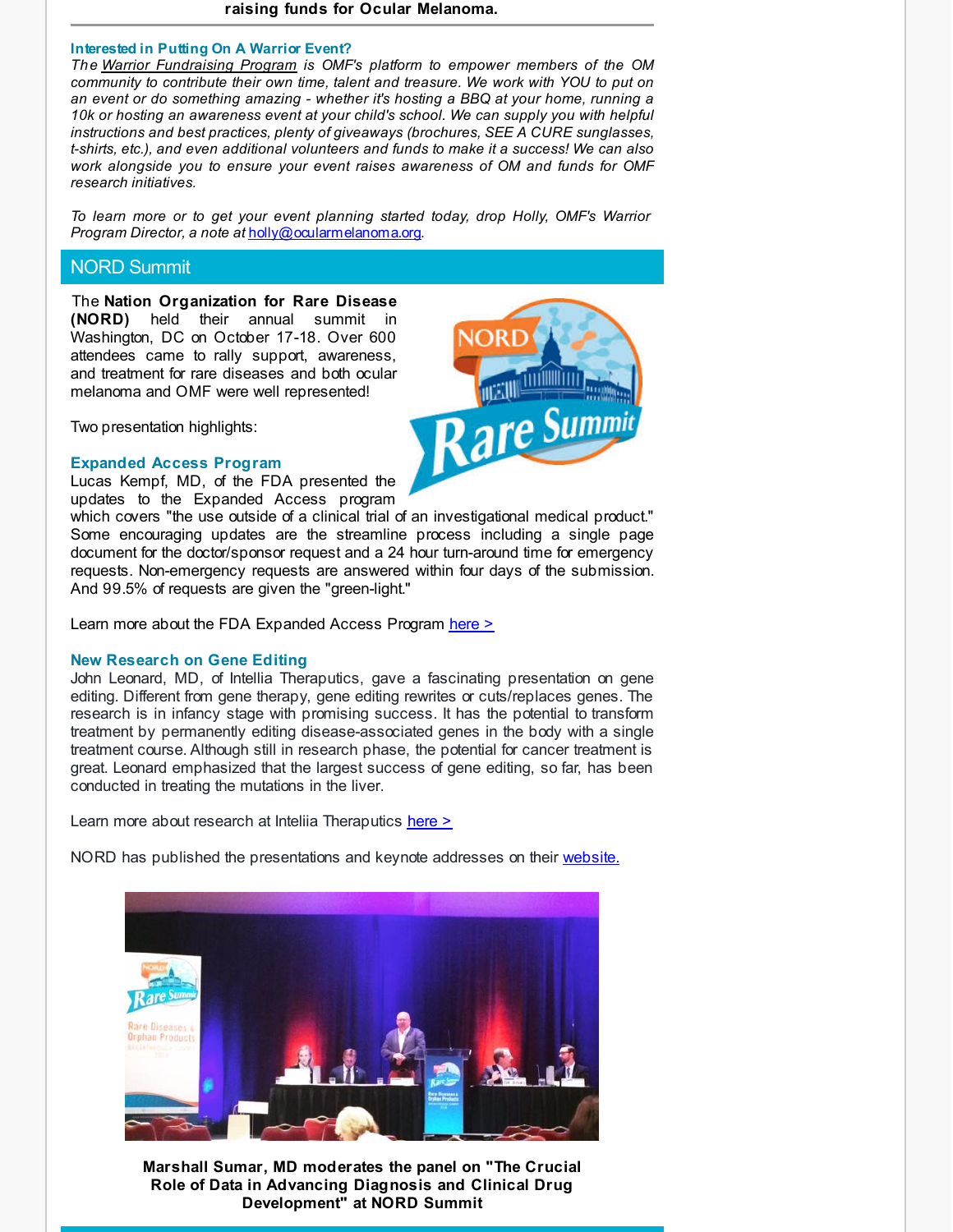## OMF's Prosthetic Award Program

OMF's Prosthetic Award Program (PAP) is another way we deliver support to OM patients. This needs-based award provides supplemental coverage (in some cases, full coverage) of an ocular prosthetic. OMF has committed up to **\$10,000 per year** for individuals with evidence of financial hardship to receive financial assistance for OM-related, doctor-prescribed ocular and facial prosthetics. Anticipated awards are **\$1,000 - \$2,500 per individual**.



John, a 2016 recipient of this award says, "The PAP

Grant relieved a lot of stress off an already stressful situation for me and my family. The program was easy to work with! My new prosthetic eye has made my confidence level sky rocket after my surgery!"

Find out more about PAP and OMF's other financial support programs [here](http://r20.rs6.net/tn.jsp?f=0011_JF9-Se2ef27VxU-JBzlpASdQ_GPJBaWca0STzZ8L5ejfThK31rjcSjJnDmZDuOPHeVhUxKor9JNiPXKjq4FL6Z-MPyiLpMdkbugiu3MbXcghEPXuccVXRmKVfLi6-OixBGXO5DVNoNUf7Bs2BhITzlaeysPwsQZ1CMrkax_Eg69Tjp9cF_rS0LekpT9YBLameCUsig502M8D5DhAU4vf69wdYhUisqPhEDTFBRCTldY8adPqBhNCHm5XOda9a9YlOipGruaJFQ4XPlyknz2T8XB9j1NeJGAKfF6rGefYyNi51bmyEzORpaMgmfLQ6q-1-7Ch7yRJ5bp1i5zuBsbQ==&c=&ch=) >

# **Fall 2016 Pictures**



**Jeanne Runs the Rock 'n Roll Half Marathon for her Mom!**



**Tribute to the OM Caregivers**